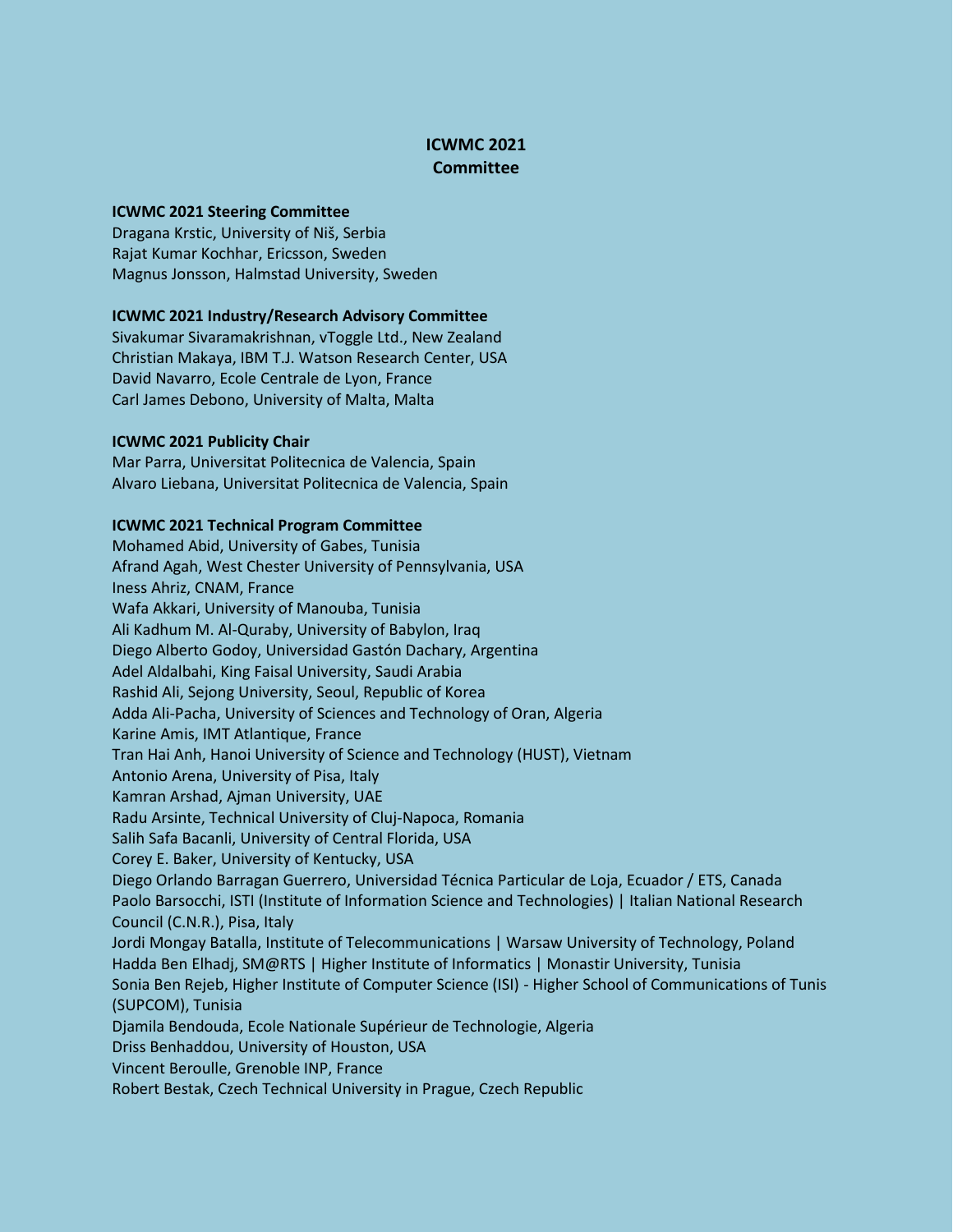Yousaf Bin Zikria, Yeungnam University, South Korea Abdelmadjid Bouabdallah, University of Technology of Compiegne, France Ridha Bouallegue, Higher School of Communications of Tunis "Sup'Com", Tunisia Christos Bouras, University of Patras, Greece Ines Bousnina, Tunisia Polytechnic School - University of Carthage, Tunisia Brik Bouziane, Eurecom School, France Maurizio Bozzi, University of Pavia, Italy An Braeken, Vrije Universiteit Brussel, Belgium Ibtissem Brahmi, University of Sfax, Tunisia Marcos F. Caetano, University of Brasilia, Brazil Jun Cai, Concordia University, Montreal, Canada Xuesong Cai, Aalborg University, Denmark Rodrigo Campos Bortoletto, Federal Institute of Education, Science and Technology of São Paulo - IFSP, Brazil Eric Castelli, CNRS / Laboratoire LIG, Grenoble, France Riccardo Colella, National Research Council of Italy, Italy Nicolae Crisan, Technical University of Cluj-Napoca, Romania Saber Dakhli, University of Carthage, Tunisia Luca Davoli, University of Parma, Italy Enrico Del Re, University of Florence and CNIT, Italy Sandesh Dhawaskar Sathyanarayana, University of Colorado Boulder, USA Ding-Zhu Du, The University of Texas at Dallas, USA Jalel Dziri, National Engineering School of Tunis, Tunisia Mohamed Elhadad, VEDECOM, France Ahmed Fakhfakh, University of Sfax, Tunisia Fairouz Fakhfakh, Universiy of Sfax, Tunisia Faten Fakhfakh, National School of Engineering of Sfax, Tunisia Souhir Feki, University of Carthage, Tunisia Miguel Franklin de Castro, Federal University of Ceará, Brazil Mounir Frikha, Higher School of Communications of Tunis (SUPCOM), Tunisia Marco Furini, University of Modena and Reggio Emilia, Italy Krishna C. Garikipati, Niantic Inc., USA Jordi Garcia, CRAAX Lab - UPC BarcelonaTech, Spain Abderrahmen Guermazi, Higher Institute of Technological Studies | National School of Engineers of Sfax | University of Sfax, Tunisia Xiang Gui, Massey University, New Zealand Habib Hamam, Université de Moncton, Canada Abdelaziz Hamdi, ISITCOM | University of Sousse, Tunisia Hicham Hammouchi, International University of Rabat (UIR), Rabat, Morocco Wibowo Hardjawana, University of Sydney, Australia Rym Hicheri, University of Agder (UiA), Norway Ali Kadhum Idrees, University of Babylon, Iraq Muhammad Ali Imran, University of Glasgow, UK Terje Jensen, Telenor, Norway Wassim Jerbi, Higher Institute of Technological Studies | University of Sfax, Tunisia Zakia Jellali, Higher School of Communication of Tunis (SUP'COM) | University of Carthage, Tunisia Magnus Jonsson, Halmstad University, Sweden Geethu Joseph, Syracuse University, USA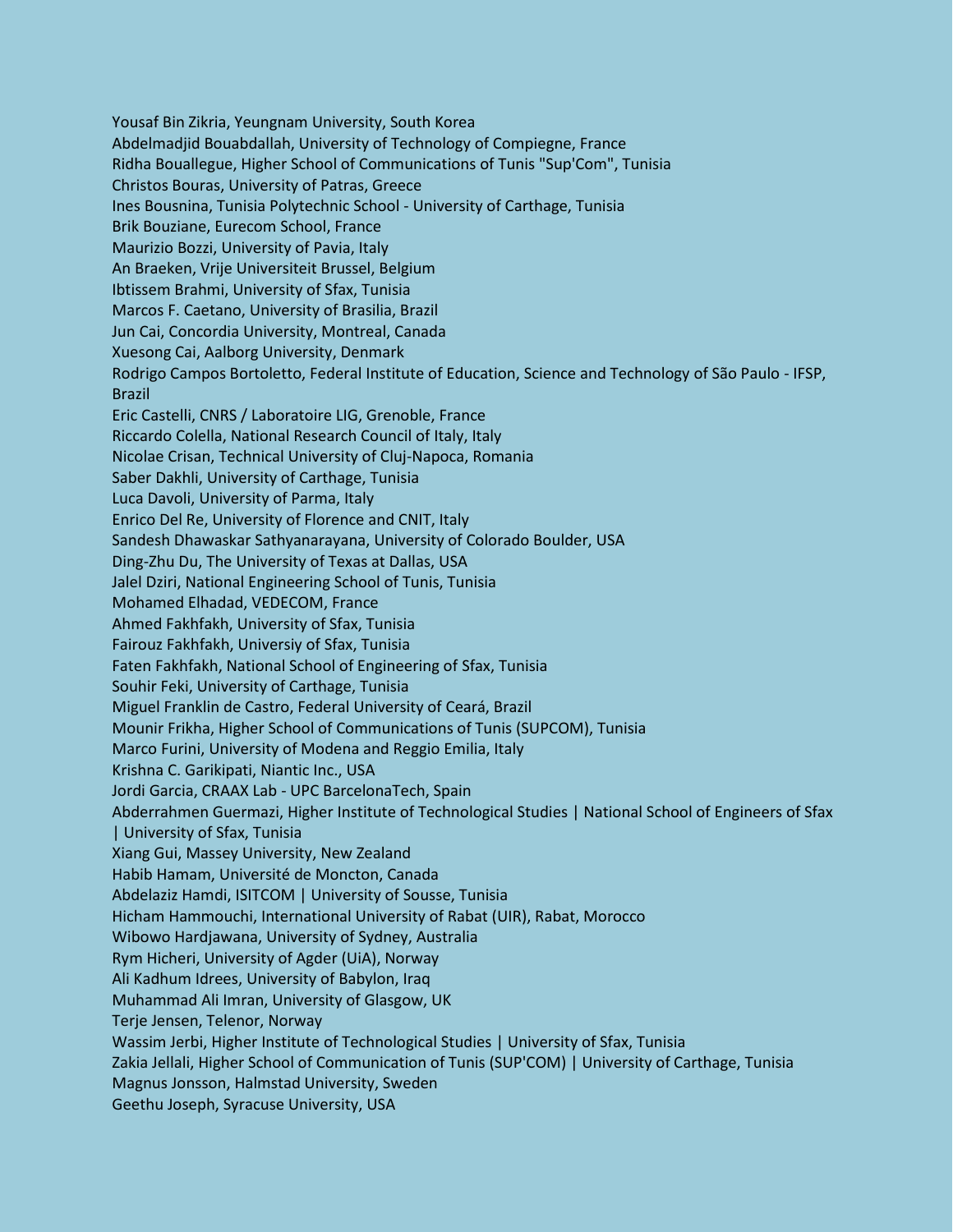Georgios Kambourakis, University of the Aegean, Greece Madhan Raj Kanagarathinam, Samsung R&D Institute, India Lutful Karim, Seneca College of Applied Arts and Technology, Toronto / Moncton University, Canada Suleman Khan, Northumbria University, Newcastle, UK Wooseong Kim, Gachon University, S. Korea Rajat Kochhar, Ericsson, Sweden Peng-Yong Kong, Khalifa University, United Arab Emirates Dragana Krstic, University of Niš, Serbia Michel Kulhandjian, University of Ottawa, Canada Vimal Kumar, University of Waikato, New Zealand Souad Labghough, Mohammed V University in Rabat, Morocco Mohamed Lamine Lamali, Univ. Bordeaux | LaBRI, France Mohamed Latrach, ESEO / IETR - University of Rennes 1, France SuKyoung Lee, Yonsei University, Seoul, South Korea Ilhem Lengliz, Military Academy | HANALAB, Tunisia Deyu Lin, Nanchang University, China Eirini Liotou, National and Kapodistrian University of Athens, Greece Jia Liu, Dalian University of Technology, China Jian Liu, University of Tennessee, Knoxville, USA Yueliang Liu, China University of Petroleum (East China), China Maximilian Luebke, Friedrich-Alexander University Erlangen-Nürnberg, Germany Stephane Maag, Institut Mines Telecom / Telecom SudParis, France Tianle Mai, Beijing University of Posts and Telecommunications, China Amel Meddeb Makhlouf, NTS'COM (New Technologies for System Communications) | ENET'COM (High School of Engineering in Electronics and Communications), Tunisia D. Manivannan, University of Kentucky, USA Hend Marouane, Sfax University, Tunisia Aref Meddeb, University of Sousse, Tunisia Hamid Menouar, Qatar Mobility Innovations Center (QMIC), Qatar Sofien Mhatli, ISI Kef | University of Jandouba, Tunisia Fabien Mieyeville, University of Lyon | Université Claude Bernard Lyon 1 | CNRS, France Farshad Miramirkhani, Isik University, Istanbul, Turkey Makoto Miyake, M-TEC Co. Ltd. | Mitsubishi Electric Corporation, Japan Mohammad Moltafet, University of Oulu, Finland Mohamed M. A. Moustafa, Egyptian Russian University, Egypt Tathagata Mukherjee, The University of Alabama in Huntsville, USA Sami Myllymäki, University of Oulu, Finland Assia Naja, International University of Rabat, Morocco Sameh Najeh, Higher school of Communication (Sup'Com) of Tunis, Tunisia Leïla Najjar, Higher School of Communication of Tunis (SUP'COM), Tunisia Giovanni Nardini, University of Pisa, Italy Leila Nasraoui, National School of Computer Sciences (ENSI) | University of Manouba, Tunisia Nejah Nasri, National Engineering School of Sfax (ENIS\_LETI\_Tunisia), Tunisia Idrissa Ndiaye, Université Cheikh Anta Diop, Senegal Armielle Ngaffo, Mediatron Laboratory, Tunisia Maciej Nikodem, Wroclaw University of Science and Technology, Poland Boubakr Nour, Beijing Institute of Technology, China